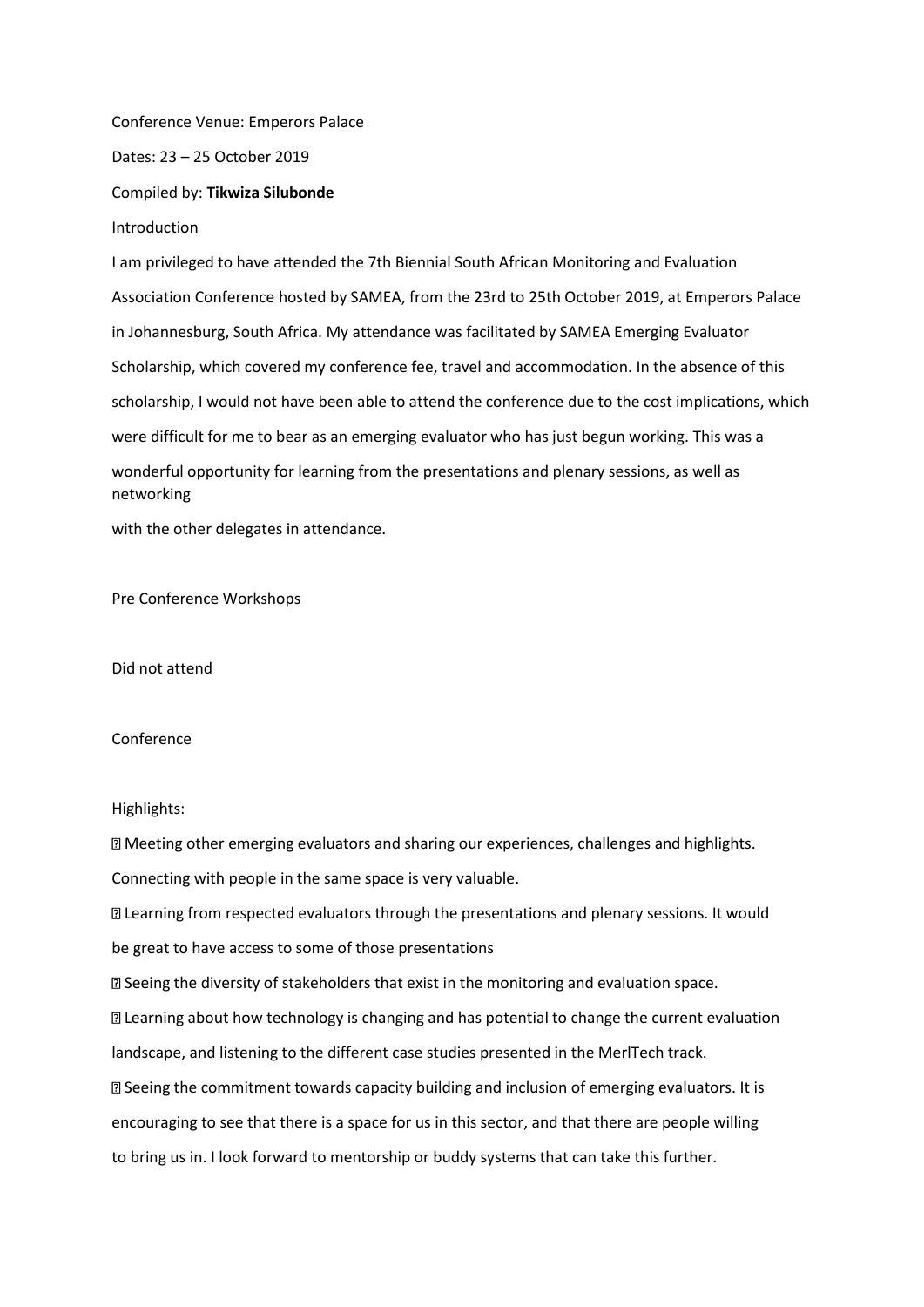Lessons learnt:

There are many tracks that reflected the diversity that there is in evaluation. Through this I learnt that there are many ways to express myself as an evaluator, and different sectors I could work in as an evaluator. It was great to get to speak to people working in those different spaces and hear from their experiences.

**I** realised the importance of having a career mentor, someone who can help you navigate and chart your own evaluation path, based on your interests. During the conference, I became more aware of the value of practical evaluation experience, and how important it is to have that in addition to a sound academic background.

**I** noted the need to take time to set networking and networking goals before the conference, and to review them daily. The conference provided plenty of information and opportunities, and it was easy to get lost in all of it, by just going with the flow. Perhaps a daily face-to-face check in with emerging evaluators would have been useful; in the same way there was a short introductory meeting.

## Challenges:

There were many tracks running simultaneously, in different formats and with different timings. While this was good for diversity of options, it made it difficult to move between one track and another. For instance if I was in Track 1 and the speaker I was listening to was done speaking, and I left that session to attend track two, I could find that the speaker in that session was half way or already done. It may be useful to attach timings to each speaker.

**If was great to be accommodated through the scholarship and having agreed to share rooms,** sharing was fine. However, due to the size of rooms the two single beds were fairly close to each other. In addition to this, the bathroom was covered by a curtain, which did not close all the way, so there was little privacy.

Networking:

Having the nametag with 'emerging evaluator' written made it easier to approach people when networking. People were more recipient and willing to help when they realised that I was emerging.

It was useful to be introduced to people by the SAMEA Board members as this made it easier to approach people, particularly 'influential ones'.